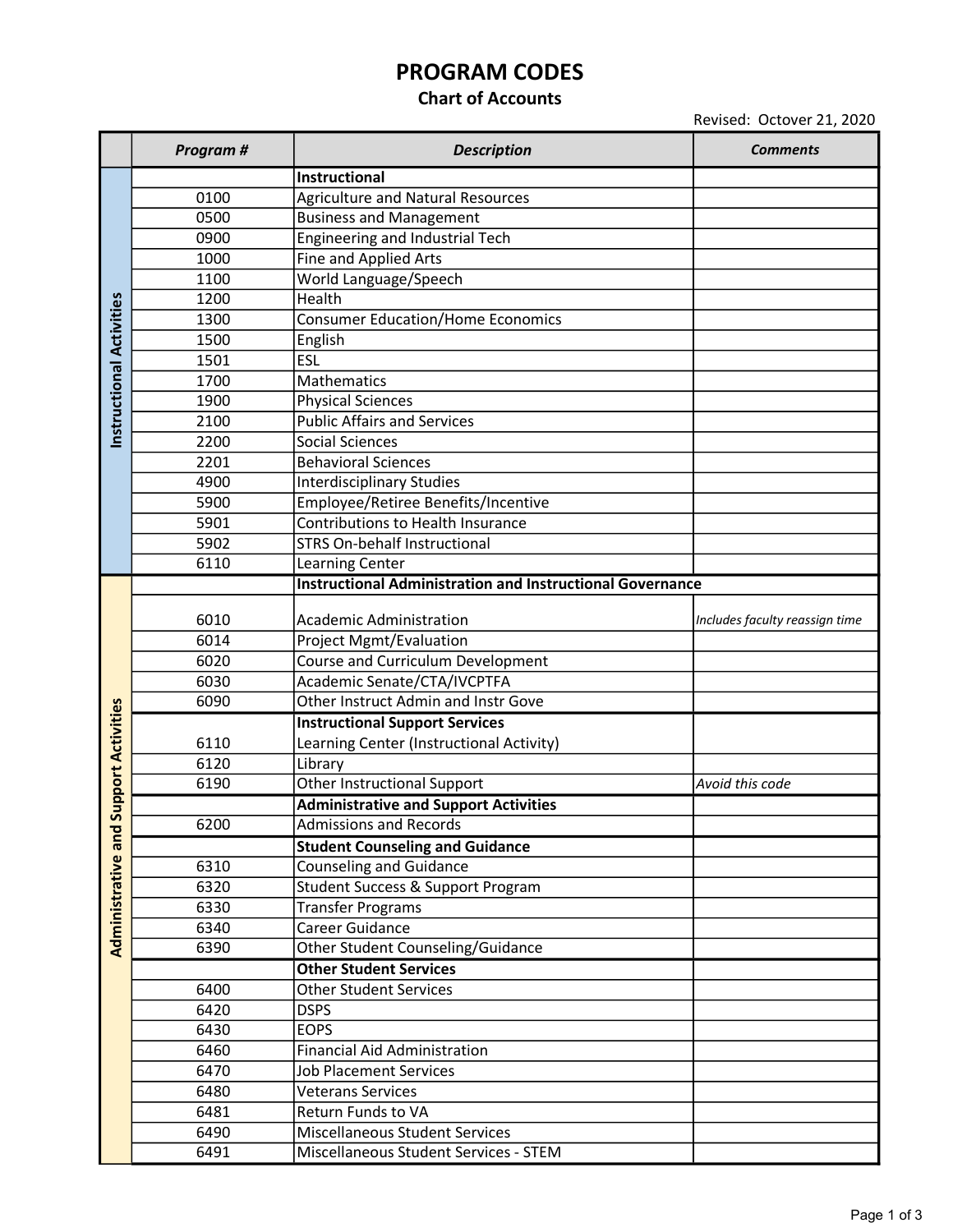## PROGRAM CODES

#### Chart of Accounts

Revised: Octover 21, 2020

|                           | Program # | <b>Description</b>                                 | <b>Comments</b>         |
|---------------------------|-----------|----------------------------------------------------|-------------------------|
|                           |           | <b>Operations and Maintenance of Plant</b>         |                         |
| <b>Support Activities</b> | 6510      | <b>Building Maintenance and Repairs</b>            |                         |
|                           | 6530      | <b>Custodial Services</b>                          |                         |
|                           | 6550      | <b>Grounds Maintenance and Repairs</b>             |                         |
|                           | 6570      | <b>Utilities</b>                                   |                         |
|                           | 6590      | <b>Other Operation and Maintenance</b>             |                         |
|                           |           | <b>Planning, Policymaking and Coordination</b>     |                         |
|                           | 6600      | Planning, Policymaking and Coord                   |                         |
| Administrative and        |           | <b>General Institutional Support Services</b>      |                         |
|                           | 6710      | <b>Community Relations</b>                         |                         |
|                           | 6720      | <b>Fiscal Operations</b>                           |                         |
|                           | 6730      | Human Resources Management                         |                         |
|                           | 6742      | <b>STRS On-behalf Non-Instructional</b>            |                         |
|                           | 6750      | <b>Staff Development</b>                           |                         |
|                           | 6752      | <b>STRS On-behalf Non-Instructional</b>            |                         |
|                           | 6760      | <b>Staff Diversity</b>                             |                         |
|                           | 6770      | <b>Logistical Services</b>                         |                         |
|                           | 6780      | Management Information Systems                     |                         |
|                           | 6790      | Other General Inst Support Services                |                         |
|                           | 6795      | Reprographics Dept                                 |                         |
|                           |           | <b>Community Services and Economic Development</b> |                         |
|                           | 6802      | <b>STRS On-behalf Excluded Activities</b>          |                         |
|                           | 6810      | <b>Community Recreation</b>                        |                         |
|                           | 6820      | <b>Community Service Classes</b>                   |                         |
|                           | 6890      | Other Comm Serv, Econ Develop                      |                         |
|                           |           | <b>Ancillary Services</b>                          |                         |
|                           | 6920      | <b>Child Development Centers</b>                   |                         |
|                           | 6950      | Parking                                            |                         |
|                           | 6960      | <b>Student and Co-curricular Services</b>          |                         |
|                           |           | Transfers, Student Aid, Other Outgo                |                         |
|                           | 7320      | <b>Student Aid</b>                                 | SEOG workstudy          |
|                           | 7321      | Student Aid - FEWS                                 | <b>EOPS workstudy</b>   |
|                           | 7322      | Student Aid - ARWS                                 | America Reads workstudy |
|                           | 7324      | Student Aid - Sick Leave                           |                         |
|                           | 7390      | Other Outgo                                        |                         |
|                           |           | <b>Contingency Appropriation Budget</b>            |                         |
|                           | 7910      | <b>Contingency Appropriation Budget</b>            |                         |
| Revenue                   |           | Revenue                                            |                         |
|                           | 8000      | Revenue                                            |                         |
|                           |           | <b>Associated Students/Campus Clubs</b>            |                         |
|                           | 9007      | <b>ASG Contracts</b>                               |                         |
|                           | 9008      | <b>ASG Vending Machines</b>                        |                         |
|                           | 9010      | <b>ASG General</b>                                 |                         |
|                           | 9016      | <b>ASG Special Events</b>                          |                         |
|                           | 9018      | <b>ASG Other Revenue</b>                           |                         |
|                           | 9020      | <b>ASG President</b>                               |                         |
|                           | 9022      | <b>ASG Administration</b>                          |                         |
|                           | 9028      | <b>ASG Activities</b>                              |                         |